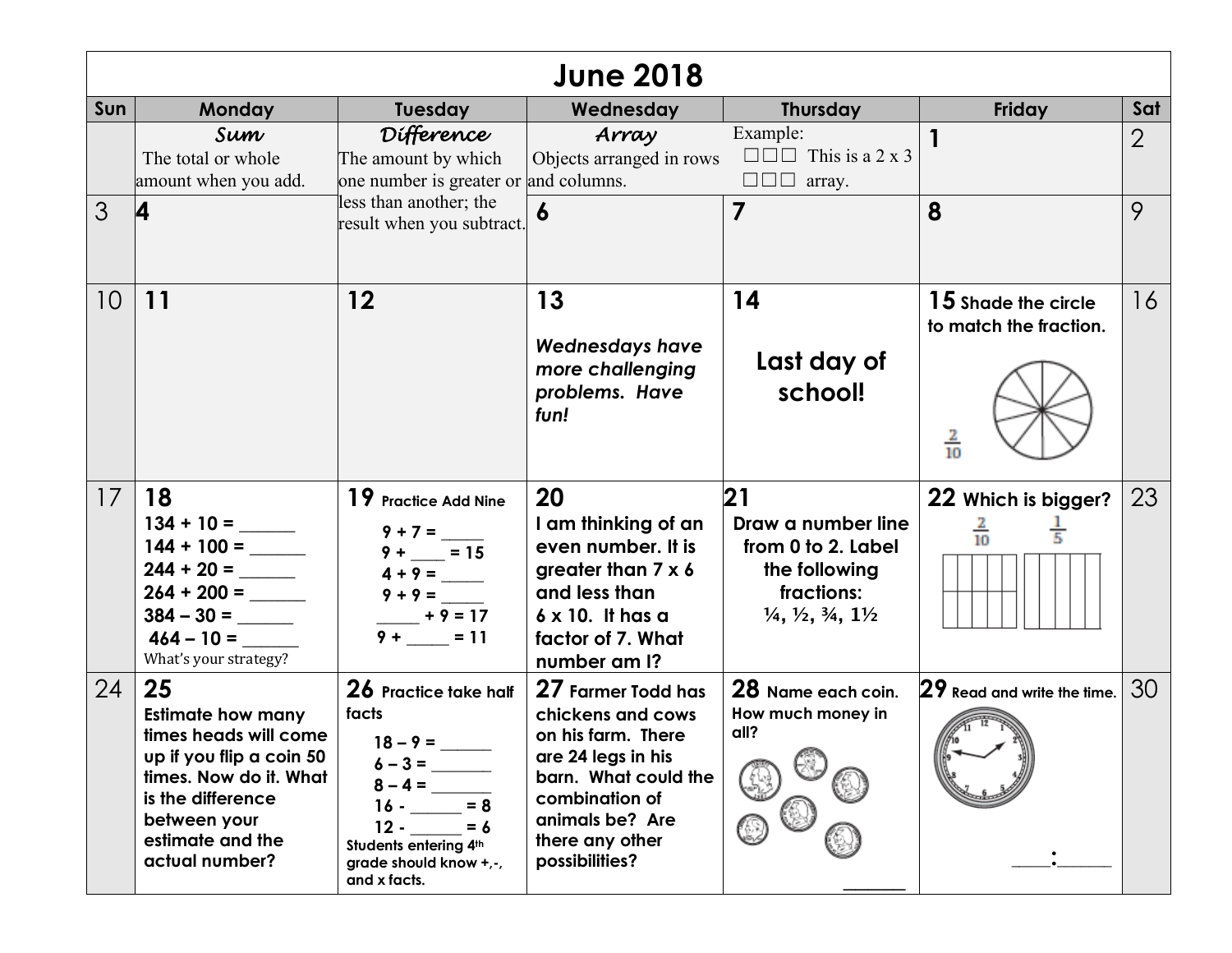| <b>July 2018</b> |                                                                                                                                       |                                                                                                                                                                                                                                                            |                                                                                                                                                 |                                                                                                                                                             |                                                                                                                                            |     |  |
|------------------|---------------------------------------------------------------------------------------------------------------------------------------|------------------------------------------------------------------------------------------------------------------------------------------------------------------------------------------------------------------------------------------------------------|-------------------------------------------------------------------------------------------------------------------------------------------------|-------------------------------------------------------------------------------------------------------------------------------------------------------------|--------------------------------------------------------------------------------------------------------------------------------------------|-----|--|
| Sun              | <b>Monday</b>                                                                                                                         | <b>Tuesday</b>                                                                                                                                                                                                                                             | Wednesday                                                                                                                                       | <b>Thursday</b>                                                                                                                                             | Friday                                                                                                                                     | Sat |  |
|                  | Run around the<br>perimeter of your<br>yard or a nearby<br>park. Time how long<br>it takes.                                           | 1 octopus has 8 legs.<br>4 octopuses have<br>legs. What is<br>the equation?                                                                                                                                                                                | 4<br>Find a flower. Count<br>the petals. How<br>many petals would<br>there be on 5<br>flowers?                                                  | 5 Draw two circles<br>the same size.<br>Color $\frac{1}{4}$ of one.<br>Color 1/8 of the other.<br>Which circle has<br>more colored?                         | Draw 8 of the same<br>triangles. Color $\frac{1}{4}$ of the<br>triangles. How many<br>should you color?                                    |     |  |
| 8                | 9<br>$84 - 39 =$                                                                                                                      | 10<br>Write all the multiples<br>of 3 starting with zero<br>and ending at 45.<br>$3, 6, \underline{\hspace{1cm}} , \underline{\hspace{1cm}} , \underline{\hspace{1cm}} , \ldots$                                                                           | <b>Collect 25 different</b><br>stones or pebbles. Sort<br>them into two groups.<br><b>Explain your rule for</b><br>sorting.                     | 12<br>$3000+400+60+5=$                                                                                                                                      | $ 13\>$ Color ½ of the egg carton. $ 14\>$<br>Write 3 fractions that are<br>equal to $\frac{1}{2}$ .                                       |     |  |
| 1516             | Read for 15 minutes.<br>How many pages did<br>you read? What is the<br>difference between the<br>number of pages you<br>read and 100? | 17<br>Write your 2 times<br>tables up to $2 \times 10$ .<br>Have an adult quiz<br>you. Try a bigger<br>number like 4s or 6s.                                                                                                                               | 18<br>Take out some coins.<br>Make a list of all the<br>ways you can make<br>\$.50. Did you find all<br>the ways? Organize<br>your list to see. | 19<br>Estimate how many <sup>20</sup><br>jumping jacks you can<br>do in a minute. Try it!<br>What is the difference<br>between how many<br>you did and 100? | Draw a face. Use 1 circle,<br>2 hexagons, 1 triangle<br>and 1 rectangle. Add<br>some more shapes to<br>make your face more<br>interesting. | 21  |  |
| 22 23            | $63 - 27 =$                                                                                                                           | 24 Draw an array for 8 x 4 $\vert$ 25<br>Write the fact family that<br>goes with the array.<br>$x =$<br>$x = 5$<br>$\div \underline{\hspace{1cm}} \qquad \qquad \quad \  \  \, \pm \underline{\hspace{1cm}} \qquad \qquad \  \  \, \bot$<br>$\blacksquare$ | Figure out your age<br>in months.<br>Figure out your age<br>in days.<br>(Wow you are old!)                                                      | 26<br>What number is in the four sided shapes you<br>ones place?<br><b>Hundreds place?</b><br><b>Thousands place?</b>                                       | 27<br>In the number 75,643: See how many different<br>can draw. Are they all<br>polygons? Is one of<br>them a rhombus?                     | 28  |  |
| 29 30            | What are all the pairs<br>of numbers that add to<br>ten (Make 10 facts)?<br>See how fast you can<br>record them all.                  | 31<br>$3 \times 48 =$                                                                                                                                                                                                                                      | Perimeter<br>The distance around a<br>shape. One way to find<br>the perimeter is to add<br>up the lengths of all of<br>the sides.               | Parallet<br>Lines that are the<br>same distance apart.                                                                                                      | Perpendícular<br>Lines that intersect at right<br>angles to each other.                                                                    |     |  |